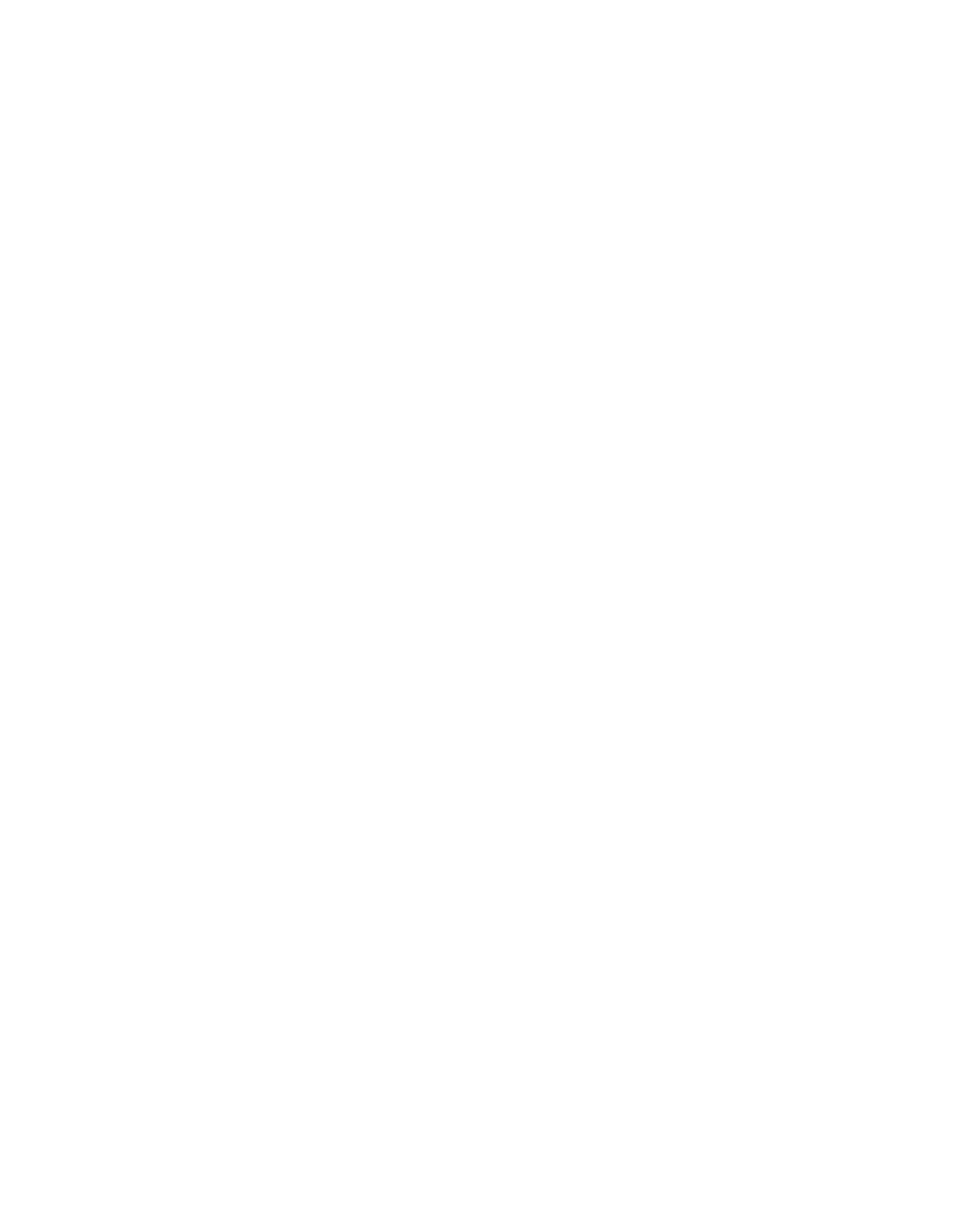#### **INTRODUCTION**

This document contains Supplemental Provisions to the following New York State Codes (Latest Version):

The Building Code of New York State.

The Residential Code of New York State.

The Fire Code and Property Maintenance Code of New York State.

The Mechanical Code of New York State.

The Energy Conservation Code of New York State.

The Plumbing, Mechanical, and Fuel Gas Codes of New York State.

The White Plains Supplemental Code is specific to White Plains and shall be applied in addition to and in conjunction with the above-stated Codes.

Whenever there is a conflict between The White Plains Code and The State of New York Codes, the more restrictive provisions shall prevail.